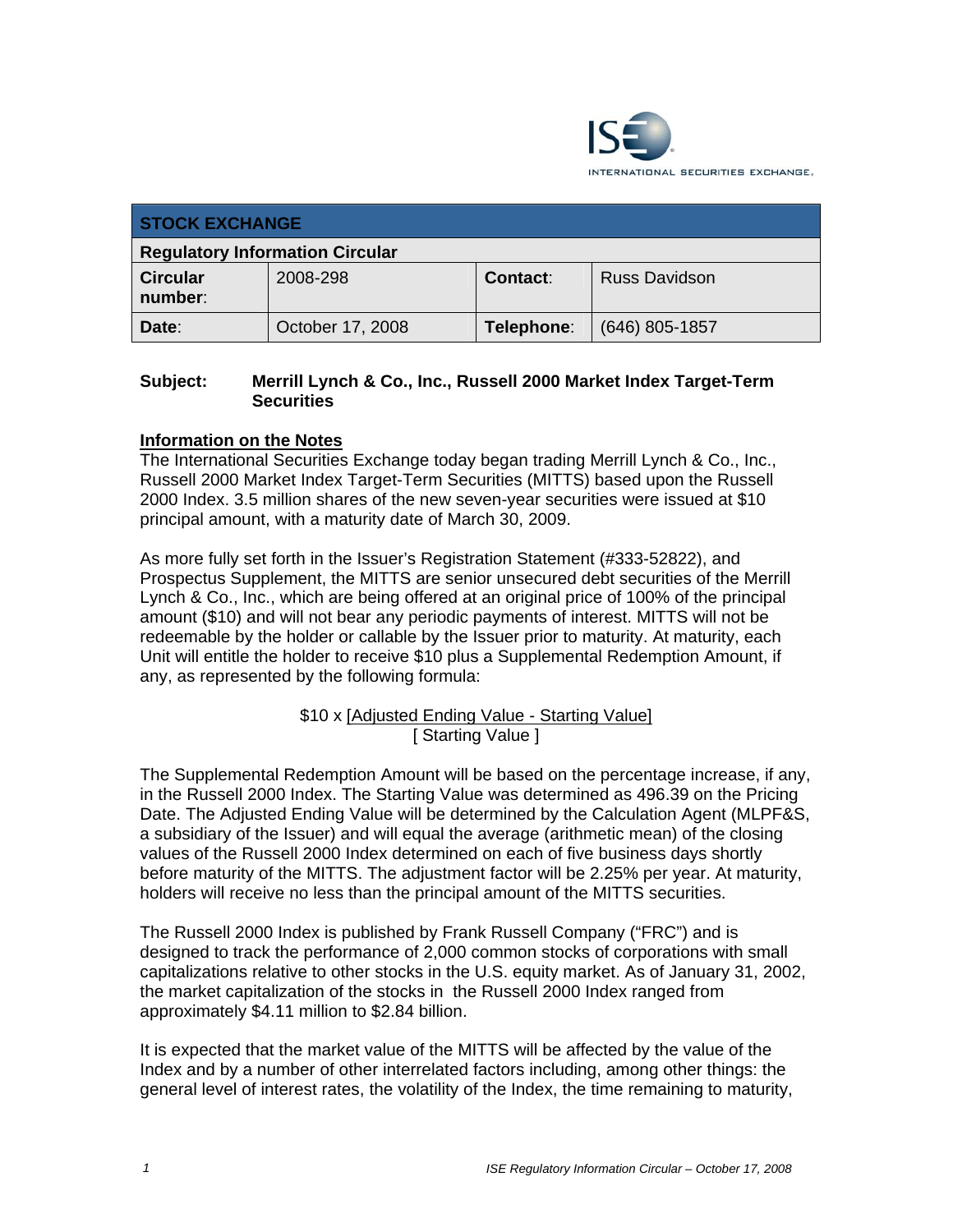the dividend yields on the stocks comprising the Index, and the credit rating of the Issuer.

A beneficial owner of the Securities may receive no Supplemental Amount at maturity, or a Supplemental Redemption Amount that is below what the Company would pay as interest if the Company issued non-callable senior debt securities with a similar maturity as that of the MITTS. The return of principal of the MITTS at maturity and the payment of the Supplemental Redemption amount, if any, may not reflect the full opportunity costs implied by inflation or other factors relating to the time value of money.

The return a holder will receive on the MITTS, if any, will not be the same as the return that you would earn if you actually owned each of the common stocks underlying the Index and received the dividends paid on those stocks.

Ownership of the MITTS will be maintained in book-entry form by or through The Depository Trust Company. Beneficial owners of RRM will not have the right to receive physical certificates evidencing their ownership under very limited circumstances.

RRM will be quoted and trade as an equity issue in round lots of 100, and will trade "flat" without accrued interest.

Trading in the shares on ISE is on a UTP basis and is subject to ISE equity trading rules. The shares will trade from 9:00 a.m. until 4:00 p.m. Eastern Time. Equity Electronic Access Members ("Equity EAMs") trading the shares during the Pre-Market Session are exposed to the risk of the lack of the calculation or dissemination of underlying index value or intraday indicative value ("IIV"). For certain derivative securities products, an updated underlying index value or IIV may not be calculated or publicly disseminated in the Pre-Market hours. Since the underlying index value and IIV are not calculated or widely disseminated during Pre-Market hours, an investor who is unable to calculate implied values for certain derivative securities products during Pre-Market hours may be at a disadvantage to market professionals.

Equity EAMs also should review NASD Notice to Members 03-71 for guidance on trading these products. The Notice reminds members of their obligations to: (1) conduct adequate due diligence to understand the features of the product; (2) perform a reasonable-basis suitability analysis; (3) perform customer-specific suitability analysis in connection with any recommended transactions; (4) provide a balanced disclosure of both the risks and rewards associated with the particular product, especially when selling to retail investors; (5) implement appropriate internal controls; and (6) train registered persons regarding the features, risk and suitability of these products.

**This Regulatory Information Circular is not a statutory Prospectus. Equity EAMs should consult the Trust's Registration Statement, SAI, Prospectus and the Fund's website for relevant information.**